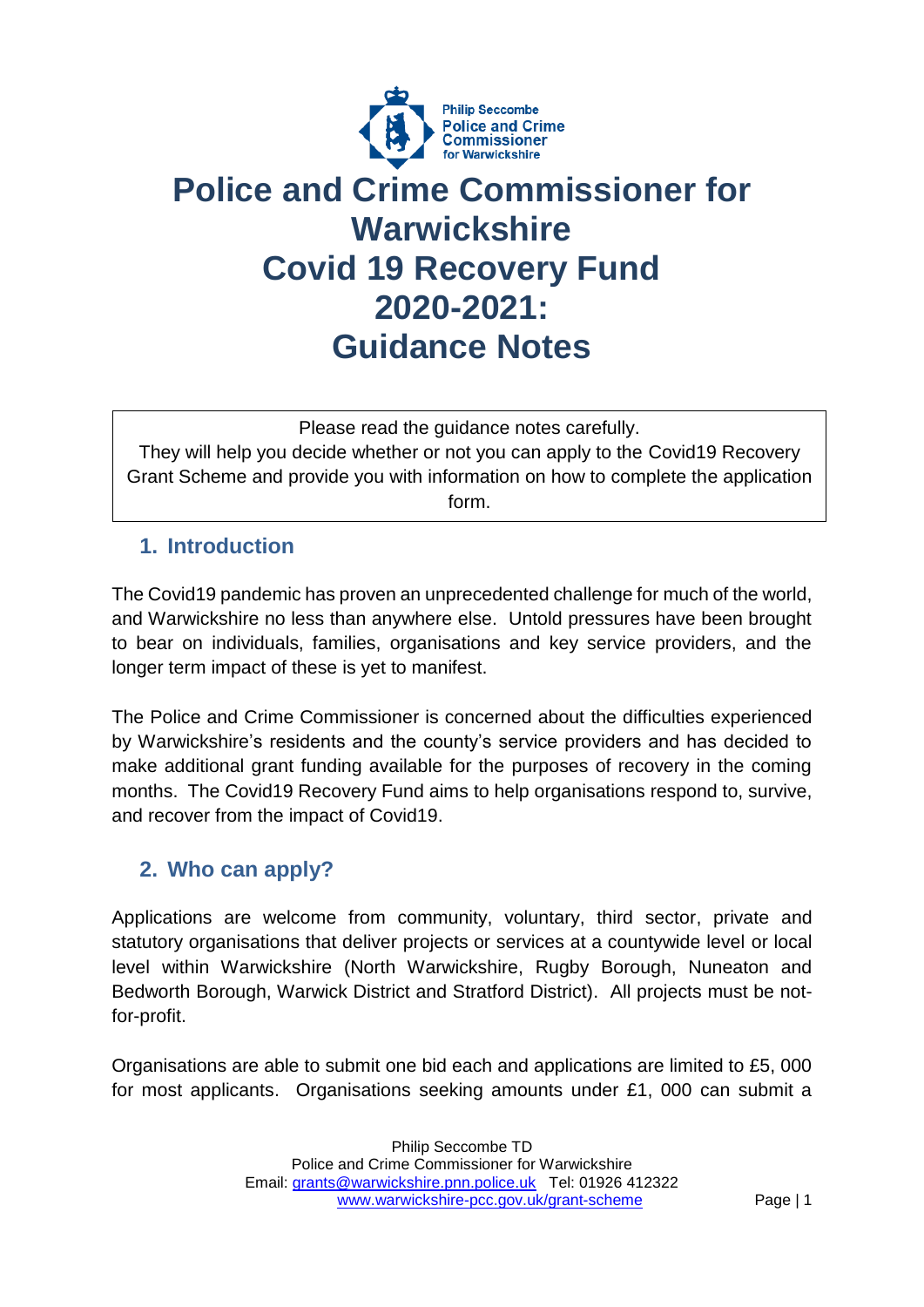donation request instead – this is a much simpler application form for ease due to the lower value of awards in this category. There is no lower limit to funding requests.

Projects funded under this scheme must be completed, or the money awarded spent, by the end of March 2021. Any unspent funding must be promptly returned to the OPCC.

There is usually a requirement that all applicant organisations:-

- **i.** are constituted as a legal entity or operate under a formal constitution (equivalent in form to the Charity Commission model constitution);
- **ii.** have at least 3 years of audited accounts;
- **iii.** are able to provide the last year's audited accounts;
- **iv.** provide appropriate policies and practices as detailed in Section 6 of the application form.

For established organisations able to comply with the above requirements, the maximum figure for application is **£5, 000.**

However we recognise that some community and voluntary organisations have evolved to support local communities and vulnerable groups very recently, particularly in response to Covid19.For organisations to which this applies, **the Commissioner is willing to accept applications for a donation of up to £1, 000.** In these cases adherence to points i-iv is requested where possible but not essential. You will need to fill in the donation request form.

Note: All applicants must be able to provide bank account details in the name of the organisation. **We will not pay money into a personal account.**

The PCC encourages collaborative approaches to applications and encourages multiagency bids, but this is not essential.

#### **3. What are the criteria for application?**

Organisations are eligible to apply for funding if one or more of the following applies:

- They have experienced an increase in demand for pre-existing projects and services as a direct result of the pandemic
- A service has been commenced by them to support communities or vulnerable groups as a direct result of Covid19
- The organisation has demonstrably lost funding as a direct result of the pandemic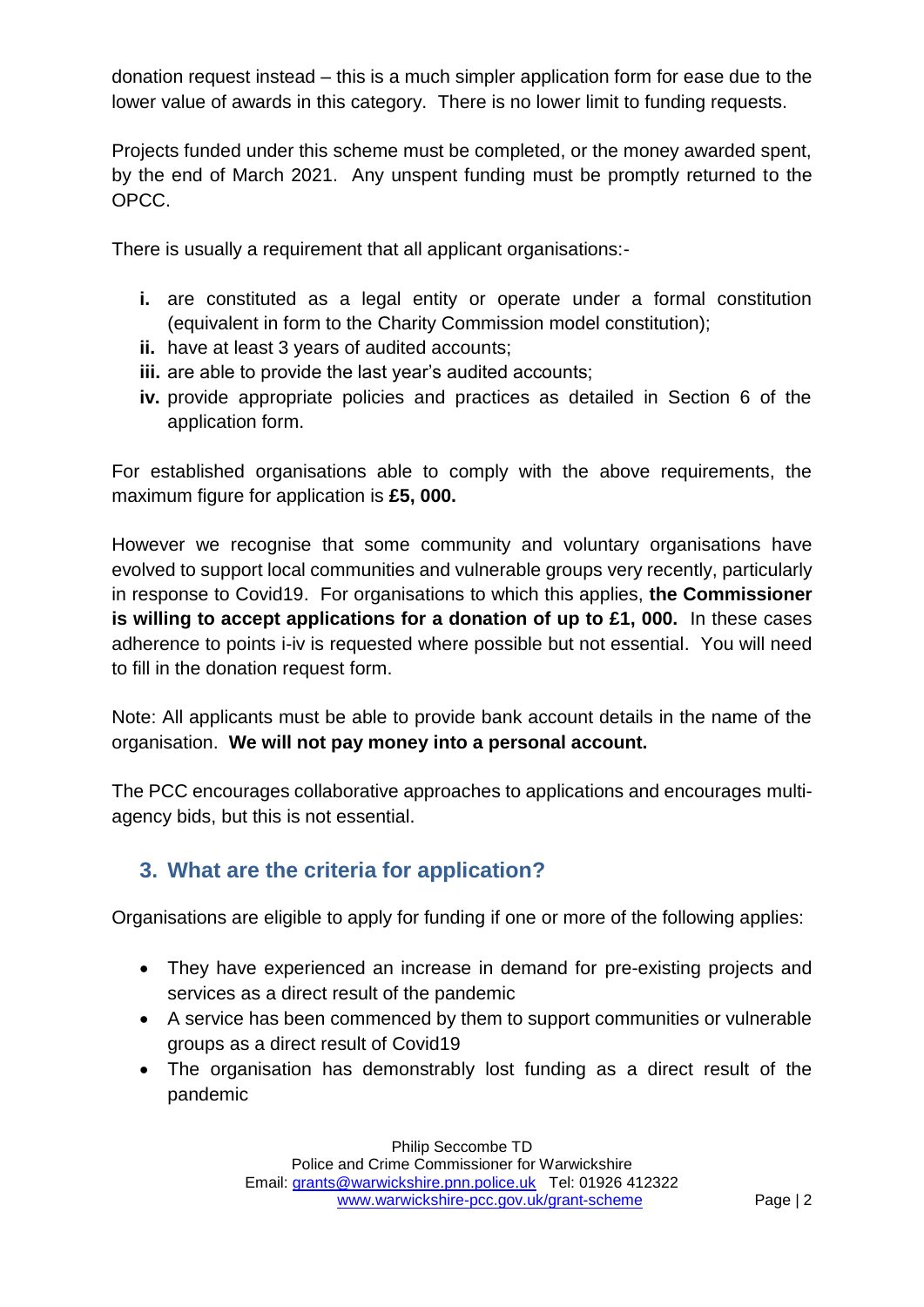Additional costs have been incurred as a result of adapting to working from home or social distancing guidelines.

Projects funded by this grant scheme must operate as a result of one of the above; funding must not be used to support the commencement of projects or expansion of business as usual which is not as a result of Covid19.

The PCC funds projects that will deliver **"A safer, more secure Warwickshire"**. All applicants need to detail and provide evidence as to how their projects will address at least one of the four main priorities of the Warwickshire Police and Crime Plan:-

- Put Victims and Survivors (of crime) First;
- Ensure Efficient and Effective Policing;
- Protect People From Harm;
- Prevent and Reduce Crime.

Every application must demonstrably support at least one of these four priorities.

Further information in regards to the Warwickshire Police and Crime Plan can be accessed through our website. [www.warwickshire-pcc.gov.uk/key-information/police](http://www.warwickshire-pcc.gov.uk/key-information/police-and-crime-plan/)[and-crime-plan/](http://www.warwickshire-pcc.gov.uk/key-information/police-and-crime-plan/)

For all applications, we are interested in hearing about how you have considered catering for the needs of those with protected characteristics, particularly those with multiple protected characteristics, through your service.

#### **4. Advice for Applicants**

The application form should be self-explanatory but please ensure you fill in each of the sections in order that you:

- Provide requested information about the organisation;
- Describe the project or activity and who the beneficiaries will be;
- Demonstrate clearly how their project will contribute to the Police and Crime Plan's outcomes and priorities;
- Clearly demonstrate and evidence the need for their project or activity;
- Provide clear understanding of what differences the project or activity will make and how this will be measured and reported. All successful applicants will be required to provide up to quarterly grant updates detailing the outcomes, outputs and impacts of their project or activity;
- Where relevant, explain the longer term strategy for providing this project. The PCC grants scheme is time limited and successful applicants should be able to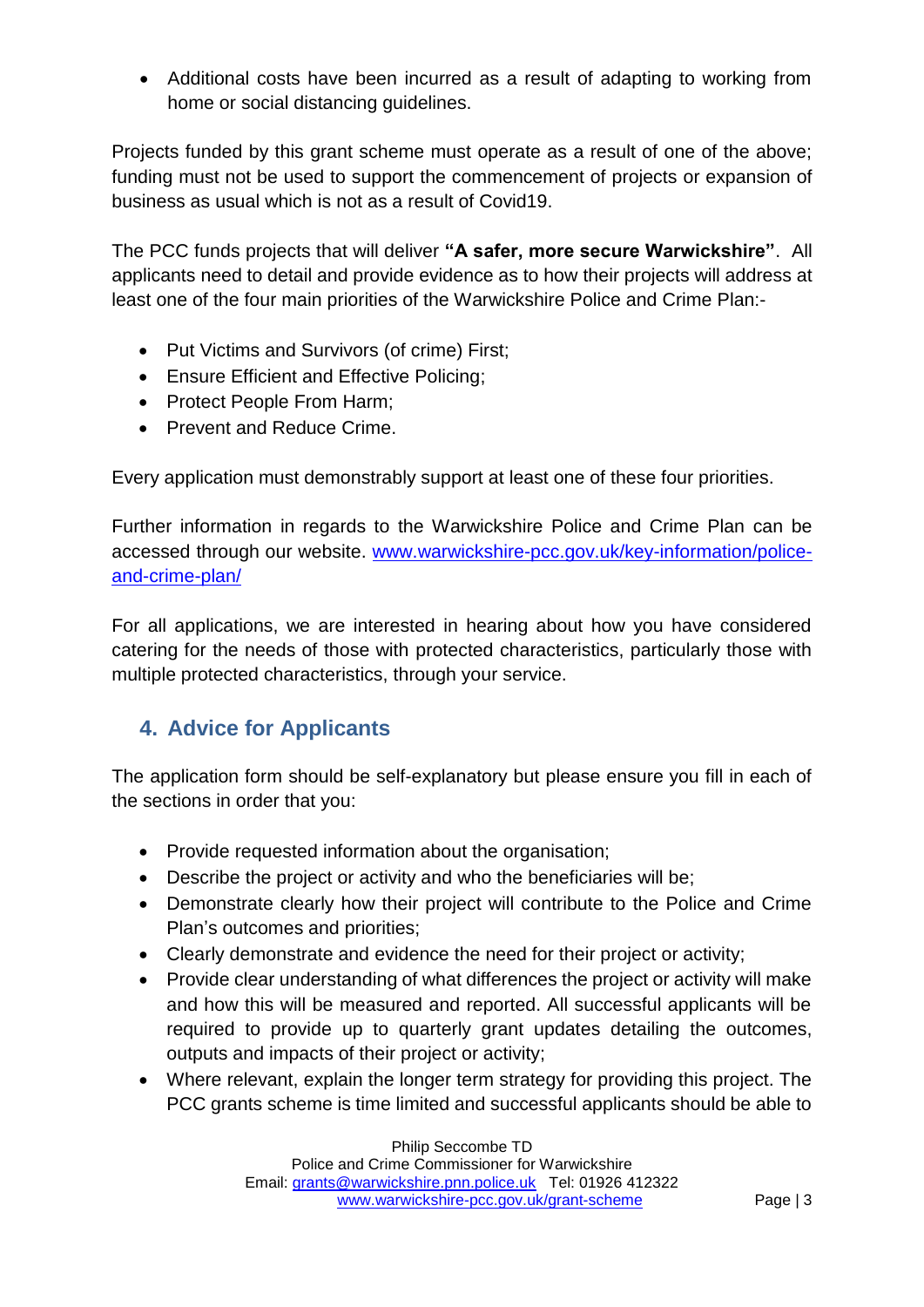demonstrate to the Commissioner their longer term vision on sustainability, mainstreaming or funding opportunities if projects will continue beyond the funding period;

- Provide a clear breakdown of project costs. This should include match funding and volunteer time;
- Detail any other Covid19 funding you have been awarded so far.

Providing clear evidence for the need for the project and how it supports the priorities in the Police and Crime Plan is strongly advised.

It is important that there is a clear intention to monitor outcomes and a demonstrable understanding in all grant applications of how these outcomes will be effectively monitored throughout the life of the project. This is so that the true impact of a project can be illustrated to the OPCC and to the public.

Your need for funding must be to demonstrably respond to or organisationally survive the Covid19 pandemic.

## **5. Is there anything the PCC will not fund?**

Any funding offered from this scheme will be made on a one-off basis, for a specified purpose, and will not be renewed, increased or extended beyond the offer's terms and conditions. Applicants should therefore have arrangements for dealing with the ending of any funding stream offered by this scheme.

The PCC will not fund:-

- Projects not in response to or impacted by Covid19;
- Projects which, though beneficial, do not directly contribute to achieving the aims of the Police and Crime Plan;
- Profit-making projects;
- Contributions towards major refurbishment, building or maintenance work;
- In the case of the Road Safety awards, contributions towards roads engineering or roadside furniture (including speed cameras);
- A contribution to an organisation's running costs for an unspecified purpose;
- Projects that promote religious or party political beliefs;
- Projects or activities that have taken place prior to the  $1<sup>st</sup>$  April 2020;
- Prizes:
- Loan or debt repayments.

Please note that the PCC, at his discretion, may choose not to fund a project that is politically-sensitive or contains politically-sensitive elements.